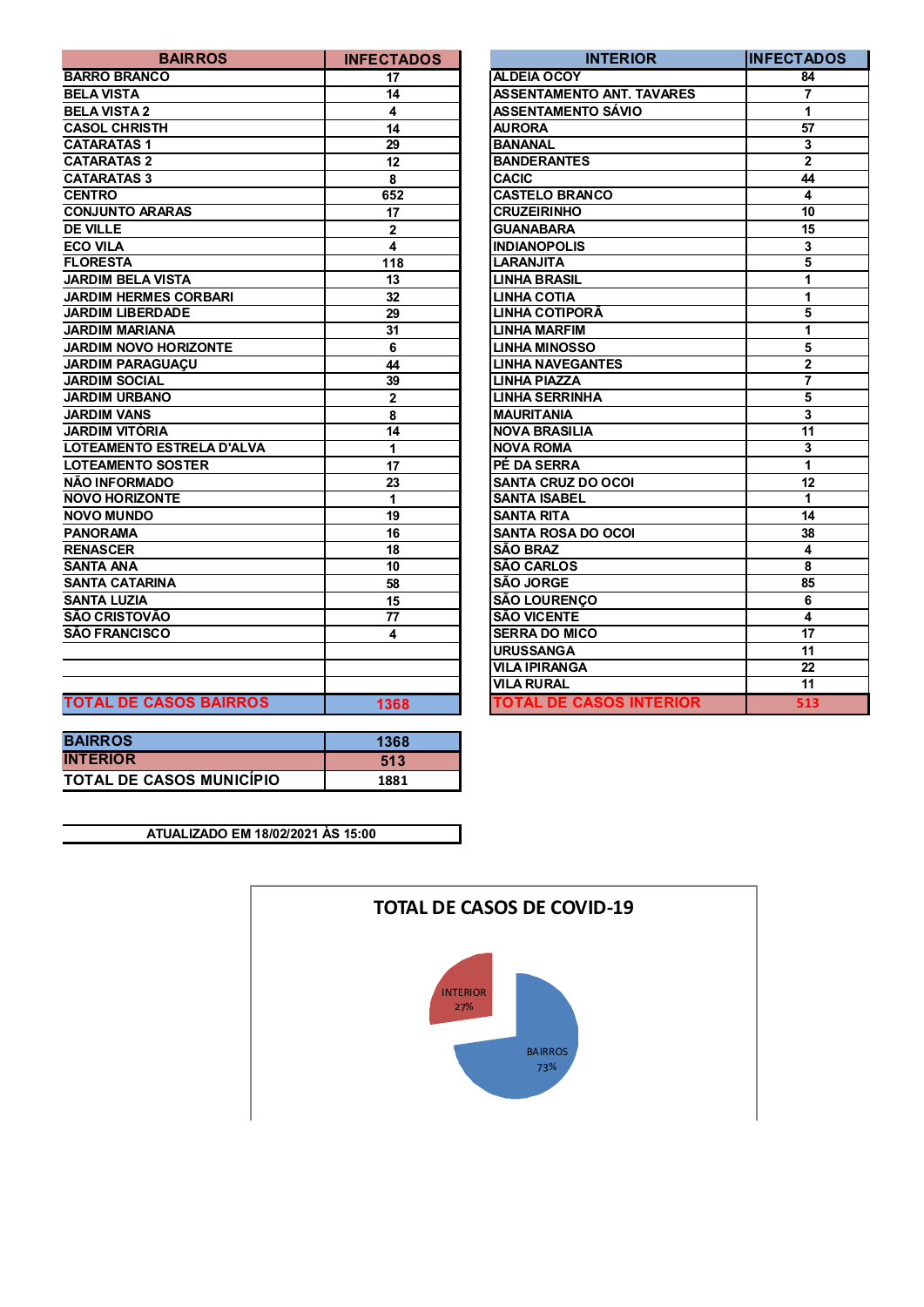

ATUALIZADO EM 18/02/2021 AS 15:00

٦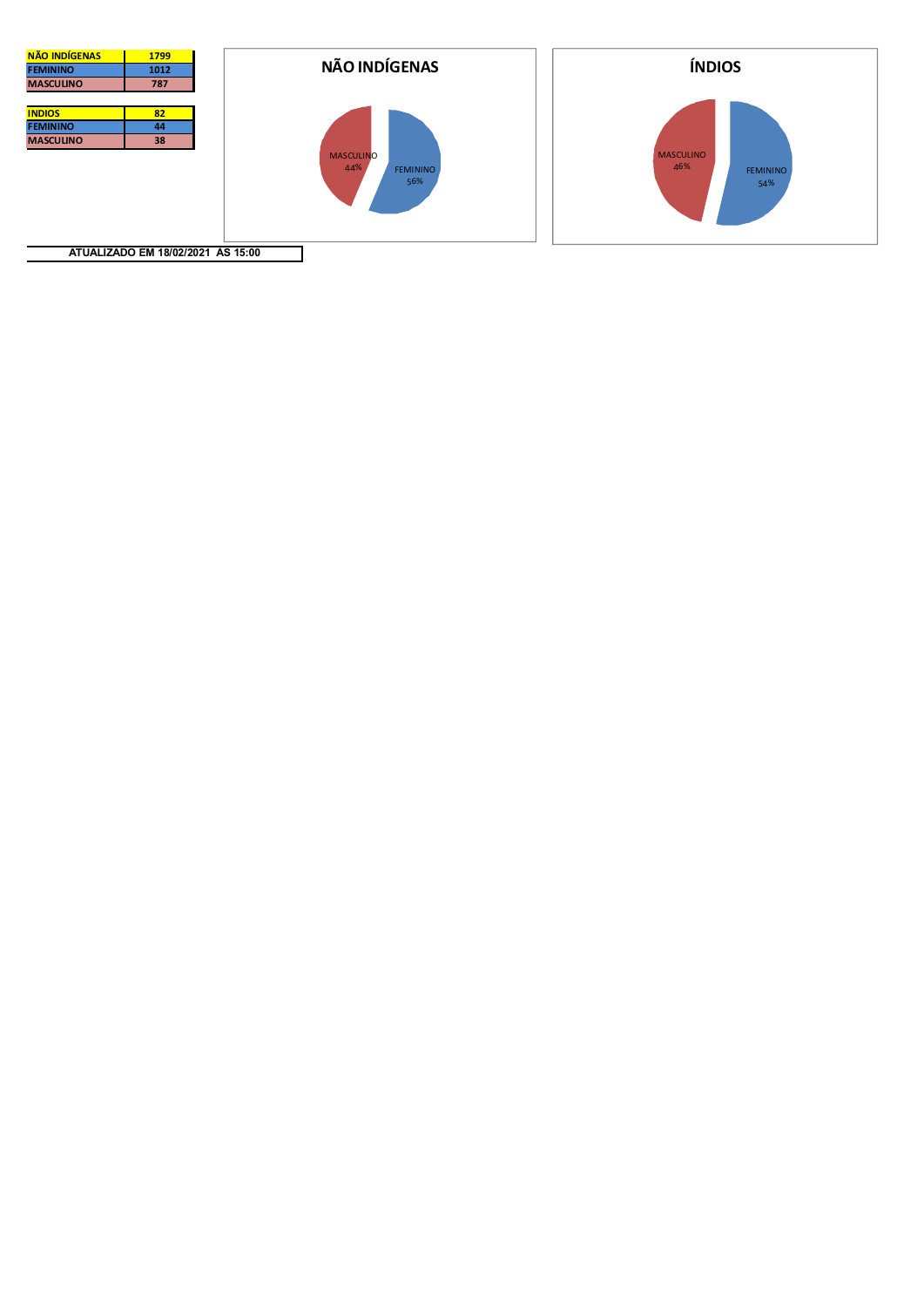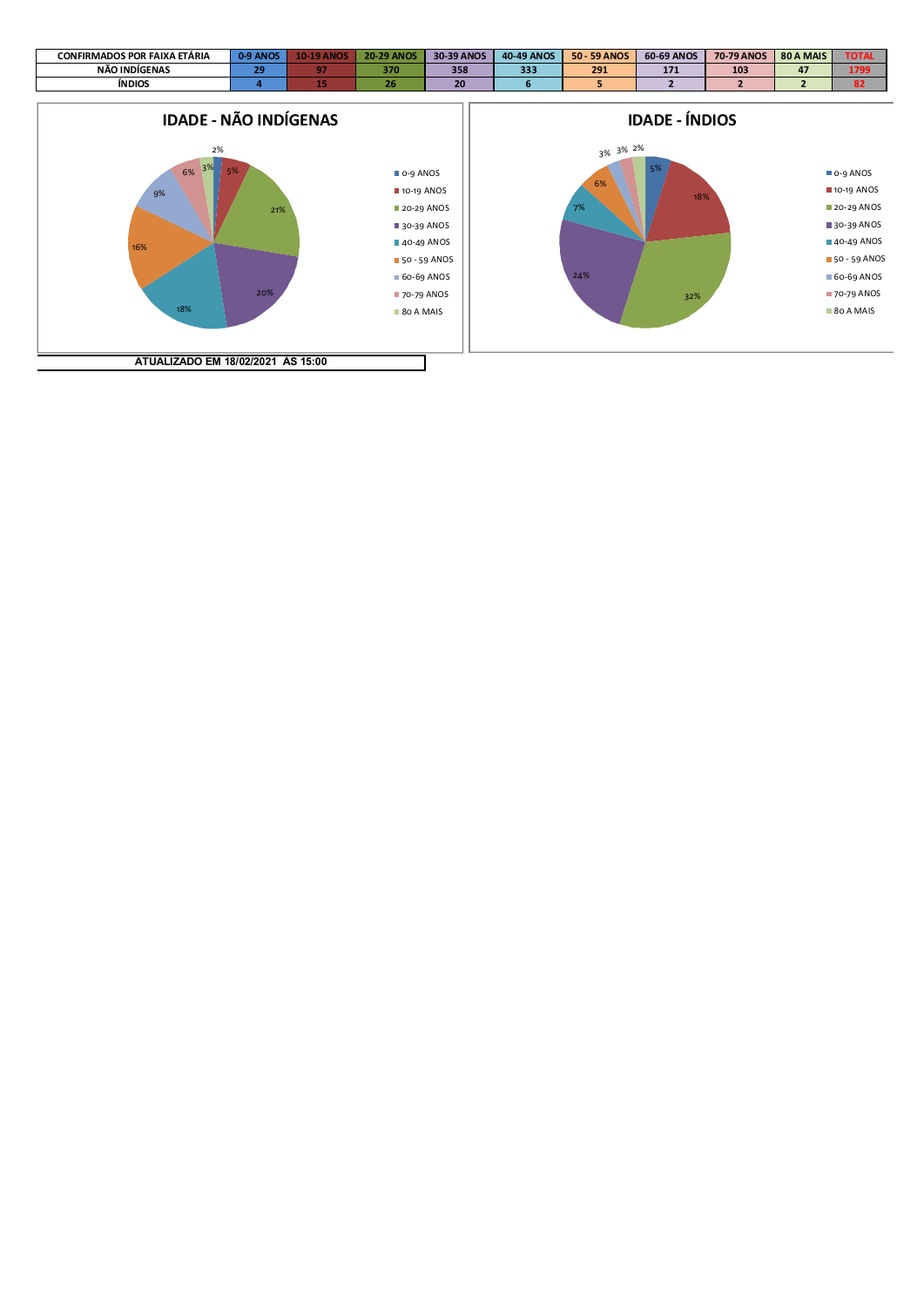|                                   | <b>SEXO</b>   | <b>IDADE</b>    | <b>MORBIDADES</b>                                                                |  |
|-----------------------------------|---------------|-----------------|----------------------------------------------------------------------------------|--|
| 1                                 | <b>HOMEM</b>  | 59 ANOS         | <b>SEM MORBIDADE</b>                                                             |  |
| $\overline{2}$                    | <b>HOMEM</b>  | <b>105 ANOS</b> | <b>SEM MORBIDADE</b>                                                             |  |
| 3                                 | <b>MULHER</b> | 83 ANOS         | HIPERTENSÃO, DIABETES, DOENÇA CARDIOVASCULAR                                     |  |
| 4                                 | <b>MULHER</b> | <b>68 ANOS</b>  | DOENCA CARDIOVASCULAR, HIPERTENSÃO, DIABETES, DOENCA RENAL, OBESIDADE, TABAGISMO |  |
| 5                                 | <b>HOMEM</b>  | 82 ANOS         | NÃO INFORMADO                                                                    |  |
| 6                                 | <b>MULHER</b> | 59 ANOS         | DOENÇA CARDIOVASCULAR, HEPÁTICA, HIPERTENSÃO, DIABETES.                          |  |
| $\overline{\phantom{a}}$          | <b>MULHER</b> | 91 ANOS         | <b>HIPERTENSÃO</b>                                                               |  |
| 8                                 | <b>MULHER</b> | 78 ANOS         | HIPERTENSÃO, OBESIDADE                                                           |  |
| 9                                 | <b>HOMEM</b>  | 81 ANOS         | DOENÇA CARDIOVASCULAR, HIPERTENSÃO, DIABETES, OBESIDADE                          |  |
| 10                                | <b>MULHER</b> | <b>76 ANOS</b>  | <b>HIPERTENSÃO, DIABETES</b>                                                     |  |
| 11                                | <b>HOMEM</b>  | 88 ANOS         | DOENCA PULMONAR, DIABETES                                                        |  |
| 12                                | <b>HOMEM</b>  | 70 ANOS         | <b>HIPERTENSÃO</b>                                                               |  |
| 13                                | <b>HOMEM</b>  | 78 ANOS         | <b>HIPERTENSÃO</b>                                                               |  |
| 14                                | <b>MULHER</b> | 85 ANOS         | NÃO INFORMADO                                                                    |  |
| 15                                | <b>MULHER</b> | <b>68 ANOS</b>  | HIPERTENSÃO, DIABETES                                                            |  |
| 16                                | <b>MULHER</b> | 85 ANOS         | <b>DOENÇA NEUROLÓGICA</b>                                                        |  |
| 17                                | <b>MULHER</b> | 93 ANOS         | DOENCA CARDIOVASCULAR, OBESIDADE                                                 |  |
| 18                                | <b>HOMEM</b>  | 75 ANOS         | <b>OBESIDADE</b>                                                                 |  |
| 19                                | <b>HOMEM</b>  | 85 ANOS         | NÃO INFORMADO                                                                    |  |
| 20                                | <b>MULHER</b> | 86 ANOS         | NÃO INFORMADO                                                                    |  |
| 21                                | <b>HOMEM</b>  | 75 ANOS         | <b>SEM MORBIDADE</b>                                                             |  |
| 22                                | <b>HOMEM</b>  | 79 ANOS         | <b>DOENCA CARDIOVASCULAR</b>                                                     |  |
| 23                                | <b>HOMEM</b>  | <b>76 ANOS</b>  | DOENÇA CARDIOVASCULAR, HIPERTENSÃO E DIABETES                                    |  |
| 24                                | <b>HOMEM</b>  | 72 ANOS         | NEOPLASIA, HIPERTENSÃO, DIABETES                                                 |  |
| 25                                | <b>MULHER</b> | 88 ANOS         | HIPERTENSÃO. DOENCA PULMORAR. DOENCA NEUROLÓGICA. TABAGISMO                      |  |
| 26                                | <b>MULHER</b> | 59 ANOS         | NÃO INFORMADO                                                                    |  |
| 27                                | <b>MULHER</b> | 80 ANOS         | DOENÇA CARDIOVASCULAR, HIPERTENSÃO                                               |  |
| 28                                | <b>MULHER</b> | 57 ANOS         | NÃO INFORMADO                                                                    |  |
| 29                                | <b>HOMEM</b>  | <b>50 ANOS</b>  | <b>SEM MORBIDADE</b>                                                             |  |
| 30                                | <b>HOMEM</b>  | <b>65 ANOS</b>  | NÃO INFORMADO                                                                    |  |
|                                   |               |                 |                                                                                  |  |
| ATUALIZADO EM 18/02/2021 ÀS 15:00 |               |                 |                                                                                  |  |